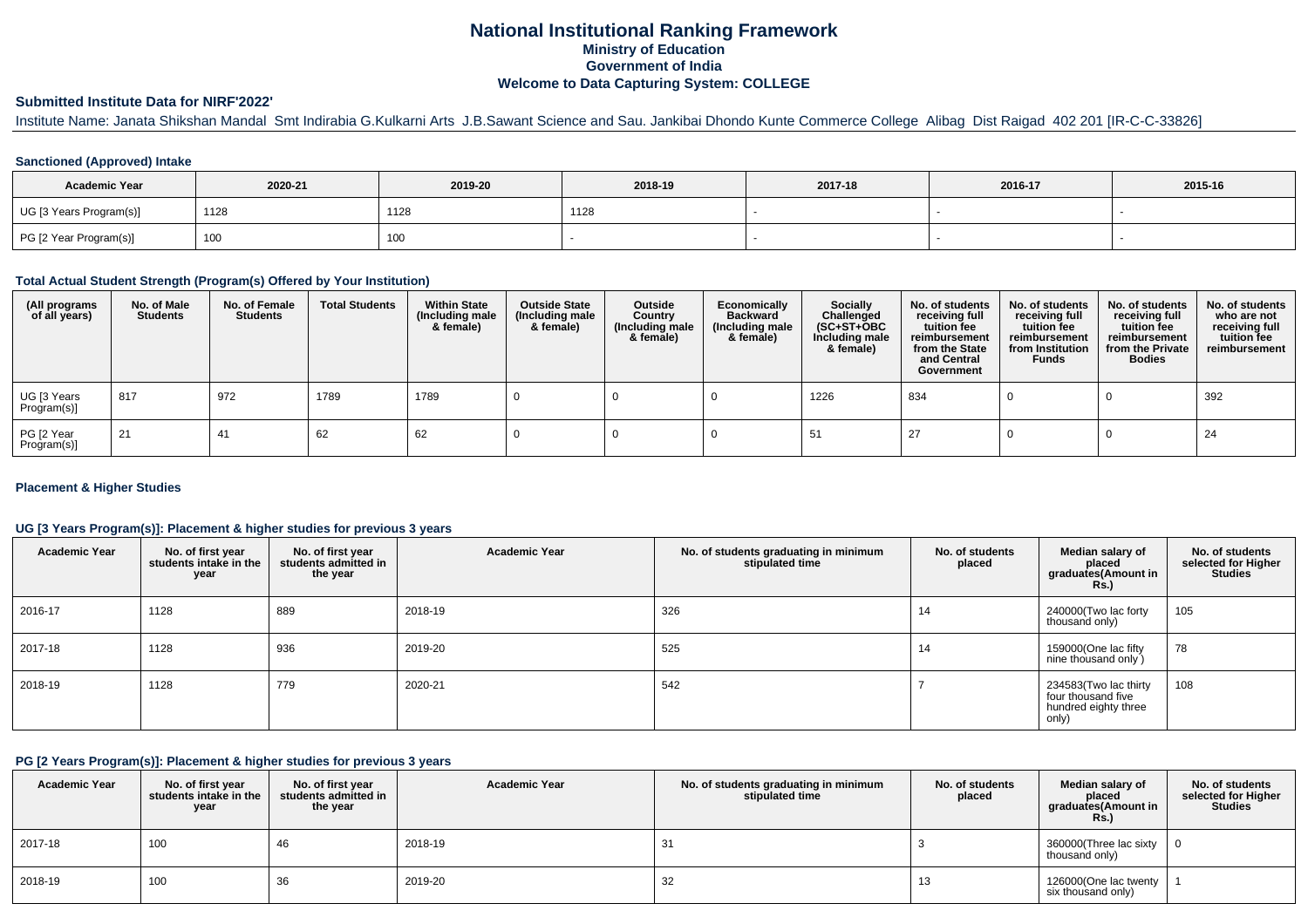| 2019-20 | 100 | -- | 2020-21 | c, |  | 160242(One lac sixty<br>thousand two hundred<br>forty two only) |  |
|---------|-----|----|---------|----|--|-----------------------------------------------------------------|--|
|---------|-----|----|---------|----|--|-----------------------------------------------------------------|--|

## **Financial Resources: Utilised Amount for the Capital expenditure for previous 3 years**

| <b>Academic Year</b>                                                                            | 2020-21                                              | 2019-20                                                                                              | 2018-19                                                          |
|-------------------------------------------------------------------------------------------------|------------------------------------------------------|------------------------------------------------------------------------------------------------------|------------------------------------------------------------------|
|                                                                                                 | <b>Utilised Amount</b>                               | <b>Utilised Amount</b>                                                                               | <b>Utilised Amount</b>                                           |
|                                                                                                 |                                                      | Annual Capital Expenditure on Academic Activities and Resources (excluding expenditure on buildings) |                                                                  |
| Library                                                                                         | 280211 (Two Lacs Eighty Thousand Two Hundred Eleven) | 289379 (Two Lac Eighty Nine Thousand Three Hundred<br>Seventy Nine)                                  | 383036 (Three Lacs Eighty Three Thousand Thirty Six)             |
| New Equipment for Laboratories                                                                  | 0 (zero)                                             | 2346466 (Twenty Three Lacs Forty six Thousand Four<br>Hundred Sixty Six)                             | 218775 (Two Lac Eighteen Thousand Seven Hundred Seventy<br>Five) |
| Other expenditure on creation of Capital Assets (excluding<br>expenditure on Land and Building) | 900583 (Nine Lac Five Hundred Eighty Three)          | 1545479 (Fifteen Lacs Forty Five Thousand Four Hundred<br>Seventy Nine)                              | 875250 (Eight Lacs Seventy Five Thousand Two Hundred<br>Fifty)   |

## **Financial Resources: Utilised Amount for the Operational expenditure for previous 3 years**

| <b>Academic Year</b>                                                                                                                                                                            | 2020-21                                                                        | 2019-20                                                                            | 2018-19                                                                        |
|-------------------------------------------------------------------------------------------------------------------------------------------------------------------------------------------------|--------------------------------------------------------------------------------|------------------------------------------------------------------------------------|--------------------------------------------------------------------------------|
|                                                                                                                                                                                                 | Utilised Amount                                                                | <b>Utilised Amount</b>                                                             | <b>Utilised Amount</b>                                                         |
|                                                                                                                                                                                                 |                                                                                | <b>Annual Operational Expenditure</b>                                              |                                                                                |
| Salaries (Teaching and Non Teaching staff)                                                                                                                                                      | 88134605 (Eight Crore Eighty One Lac Thirty Four Thousand<br>Six Hundred Five) | 79213689 (Seven Crore Ninety Two Lac Thirteen Thousand<br>Six Hundred Eighty Nine) | 72302452 (Seven Crore Twenty Three lac Two Thousand Four<br>Hundred Fifty Two) |
| Maintenance of Academic Infrastructure or consumables and<br>other running expenditures (excluding maintenance of hostels<br>and allied services, rent of the building, depreciation cost, etc) | 415699 (Four Lac Fifteen Thousand Six Hundred Nineteen<br>Nine)                | 410964 (Four Lac Ten Thousand Nine Hundred Sixty Four)                             | 59308 (Fifty Nine Thousand Three Hundred Eight)                                |
| Seminars/Conferences/Workshops                                                                                                                                                                  | 1937 (One Thousand Nine Hundred Thirty Seven)                                  | 23284 (Twenty Three Thousand Two Hundred Eighty Four)                              | 75220 (Seventy Five Thousand Two Hundred Twenty)                               |

## **PCS Facilities: Facilities of physically challenged students**

| 1. Do your institution buildings have Lifts/Ramps?                                                                                                         | Yes, more than 60% of the buildings |
|------------------------------------------------------------------------------------------------------------------------------------------------------------|-------------------------------------|
| 2. Do your institution have provision for walking aids, including wheelchairs and transportation from one building to another for<br>handicapped students? | No                                  |
| 3. Do your institution buildings have specially designed toilets for handicapped students?                                                                 | Yes, less than 40% of the buildings |

# **Faculty Details**

| Srno | Name                                 | Age | Designation                                         | Gender | Qualification | <b>Experience (In</b><br>Months) | <b>Currently working</b><br>with institution? | <b>Joining Date</b> | <b>Leaving Date</b> | <b>Association type</b> |
|------|--------------------------------------|-----|-----------------------------------------------------|--------|---------------|----------------------------------|-----------------------------------------------|---------------------|---------------------|-------------------------|
|      | Dr ANIL<br>KAMALAKAR<br><b>PATIL</b> | 58  | Dean / Principal /<br>Director / Vice<br>Chancellor | Male   | Ph.D          | 430                              | Yes                                           | 20-08-1985          | $-$                 | Regular                 |
|      | Dr NILKANTH<br>NIVRUTTIRAO<br>SHERE  | 54  | Professor                                           | Male   | Ph.D          | 358                              | Yes                                           | 14-08-1991          | $-$                 | Regular                 |
|      | ASHOK VITTHAL<br>JADHAV              | 57  | Associate Professor                                 | Male   | M.Sc.         | 409                              | Yes                                           | 20-06-1987          | $-$                 | Regular                 |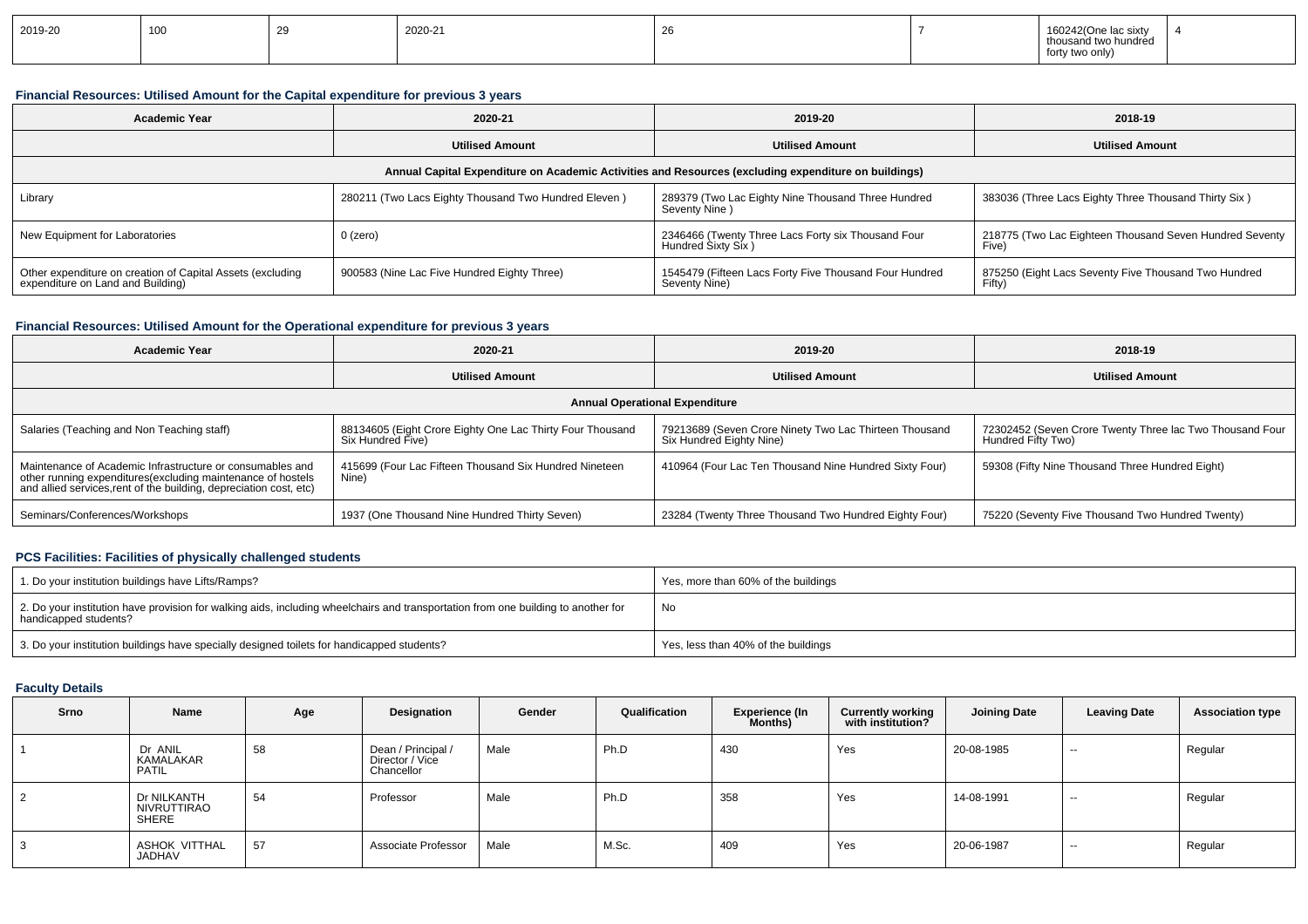| $\overline{4}$ | <b>ASHUTOSH</b><br><b>RAMESH</b><br>MEHENDALE       | 56     | Associate Professor        | Male   | M.Sc.           | 395 | Yes | 02-08-1988 | $\overline{\phantom{a}}$ | Regular |
|----------------|-----------------------------------------------------|--------|----------------------------|--------|-----------------|-----|-----|------------|--------------------------|---------|
| 5              | <b>TUKARAM</b><br>DHOMAN WALDE                      | 59     | Associate Professor        | Male   | M.COM           | 402 | Yes | 08-01-1988 | $\overline{\phantom{a}}$ | Regular |
| 6              | <b>PRAKASH</b><br>DAMODAR DATAR                     | 58     | Associate Professor        | Male   | M. Phil         | 371 | Yes | 18-08-1990 | --                       | Regular |
| $\overline{7}$ | <b>KUNDLIK</b><br><b>BHIMRAO</b><br><b>CHOUGULE</b> | 54     | Associate Professor        | Male   | M.A.(Economics) | 369 | Yes | 12-08-1991 | --                       | Regular |
| 8              | VARSHA<br>SANDESH PATIL                             | 54     | Associate Professor        | Female | M.Sc.           | 372 | Yes | 01-08-1990 | $\sim$                   | Regular |
| 9              | Dr ISHWARDAS<br>PRALHADRAO<br><b>KOKANE</b>         | 46     | Associate Professor        | Male   | Ph.D            | 271 | Yes | 10-02-1999 | $\sim$                   | Regular |
| 10             | Dr BHARATKUMAR<br><b>BHAGAJI</b><br><b>BHALERAO</b> | 54     | Associate Professor        | Male   | Ph.D            | 270 | Yes | 08-12-1998 | --                       | Regular |
| 11             | <b>SANTOSH</b><br>LAXMAN HAKE                       | 50     | <b>Assistant Professor</b> | Male   | M.Sc.           | 323 | Yes | 17-08-1994 | --                       | Regular |
| 12             | Dr SONALI SUHAS<br><b>PATIL</b>                     | 46     | <b>Assistant Professor</b> | Female | Ph.D            | 239 | Yes | 16-08-2001 | --                       | Regular |
| 13             | Dr MOHASIN ALI<br>KHAN                              | 46     | <b>Assistant Professor</b> | Male   | Ph.D            | 195 | Yes | 19-04-2005 | --                       | Regular |
| 14             | <b>DATTATREY</b><br><b>GANPATI</b><br>KHANDARE      | 43     | <b>Assistant Professor</b> | Male   | M.A             | 192 | Yes | 19-04-2005 | --                       | Regular |
| 15             | MANOJ SHIVAJI<br>SURYAWANSHI                        | 51     | <b>Assistant Professor</b> | Male   | M.A             | 192 | Yes | 09-04-2005 | $\overline{\phantom{a}}$ | Regular |
| 16             | Dr PRASHANT<br>ANIL CHATE                           | 44     | <b>Assistant Professor</b> | Male   | Ph.D            | 188 | Yes | 02-08-2005 | ⊶.                       | Regular |
| 17             | Dr SADASHIV<br><b>ANNAPPA</b><br>KANADE             | 45     | <b>Assistant Professor</b> | Male   | Ph.D            | 221 | Yes | 13-06-2006 | $\overline{\phantom{a}}$ | Regular |
| 18             | ADVAIT<br>CHNADRAKANT<br><b>GHATPANDE</b>           | 37     | <b>Assistant Professor</b> | Male   | M.Sc.           | 158 | Yes | 09-06-2008 | -−                       | Regular |
| 19             | <b>RAVINDRA</b><br><b>NAMDEV</b><br><b>CHIKHALE</b> | 36     | <b>Assistant Professor</b> | Male   | M.Sc(Phy)       | 158 | Yes | 19-06-2008 | $\overline{\phantom{a}}$ | Regular |
| 20             | Dr PREM<br>BHAGWAN<br>ACHARYA                       | 44     | <b>Assistant Professor</b> | Male   | Ph.D            | 154 | Yes | 08-11-2008 |                          | Regular |
| 21             | Dr PREETI<br><b>VINAYAK PHATE</b>                   | 35     | <b>Assistant Professor</b> | Female | Ph.D            | 140 | Yes | 20-11-2009 | ш.                       | Regular |
| 22             | JAYESH SURESH<br>MHATRE                             | 40     | <b>Assistant Professor</b> | Male   | ${\sf M.A}$     | 140 | Yes | 06-11-2010 | $\overline{\phantom{a}}$ | Regular |
| 23             | SUNIL RAJARAM<br><b>THOKLE</b>                      | 37     | <b>Assistant Professor</b> | Male   | M.A.(Economics) | 120 | Yes | 18-03-2011 | $\sim$                   | Regular |
| 24             | KAPIL MAHADEO<br>KULKARNI                           | $38\,$ | <b>Assistant Professor</b> | Male   | ${\sf M.A}$     | 122 | Yes | 05-04-2011 | ⊷                        | Regular |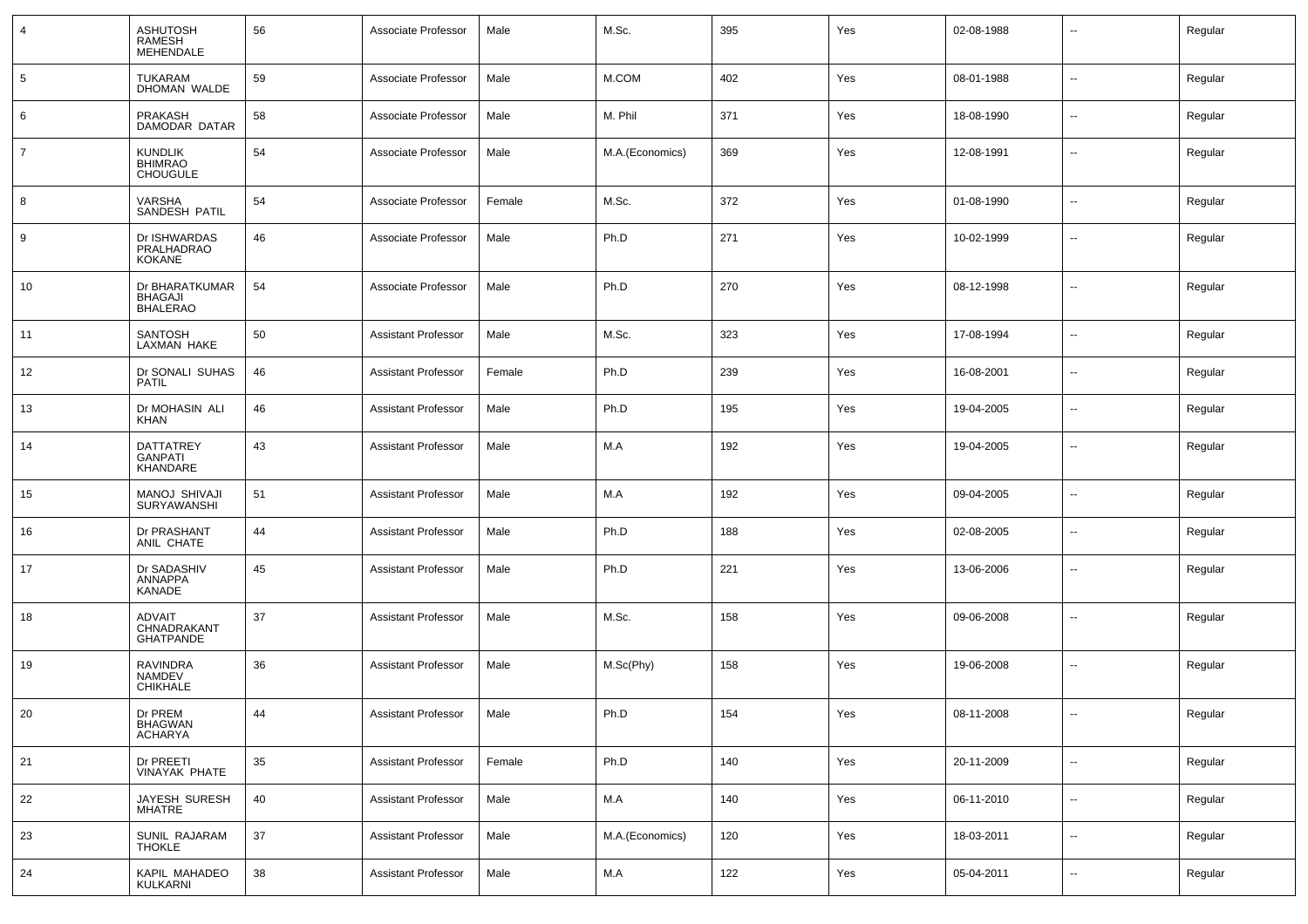| 25 | Dr MINAL ANIL<br>PATIL                             | 51 | <b>Assistant Professor</b> | Female | Ph.D            | 91             | Yes | 01-02-2014 | --                       | Regular             |
|----|----------------------------------------------------|----|----------------------------|--------|-----------------|----------------|-----|------------|--------------------------|---------------------|
| 26 | Dr SUNIL<br>KAMALAKAR<br><b>ANAND</b>              | 41 | <b>Assistant Professor</b> | Male   | Ph.D            | 91             | Yes | 01-02-2014 | --                       | Regular             |
| 27 | Dr PRAVIN<br><b>BABASAHEB</b><br><b>GAIKWAD</b>    | 38 | <b>Assistant Professor</b> | Male   | Ph.D            | 91             | Yes | 01-02-2014 | $\overline{\phantom{a}}$ | Regular             |
| 28 | SHWETA SUBODH<br><b>PATIL</b>                      | 34 | Assistant Professor        | Female | M.COM           | 91             | Yes | 01-02-2014 | $\overline{\phantom{a}}$ | Regular             |
| 29 | <b>GAURI ABHAY</b><br>LONKAR                       | 56 | <b>Assistant Professor</b> | Female | M.Sc.           | 355            | Yes | 01-08-1992 | $\overline{\phantom{a}}$ | Regular             |
| 30 | Shilpa N Kawale                                    | 48 | <b>Assistant Professor</b> | Female | <b>MCA</b>      | $\overline{4}$ | Yes | 01-09-2021 | $\overline{\phantom{a}}$ | Adhoc / Contractual |
| 31 | Sachin Bhostekar                                   | 40 | <b>Assistant Professor</b> | Male   | <b>MCA</b>      | $\overline{4}$ | Yes | 01-09-2021 | Ξ.                       | Adhoc / Contractual |
| 32 | Satyajit Tulpule                                   | 40 | <b>Assistant Professor</b> | Male   | M.Sc(Phy)       | $\overline{4}$ | Yes | 01-09-2021 | $\overline{\phantom{a}}$ | Adhoc / Contractual |
| 33 | Pramod Hivare                                      | 42 | <b>Assistant Professor</b> | Male   | B.E             | $\overline{4}$ | Yes | 01-09-2021 | $\overline{\phantom{a}}$ | Adhoc / Contractual |
| 34 | Kundan Sawant                                      | 30 | Assistant Professor        | Male   | B.Sc.           | $\overline{4}$ | Yes | 01-09-2021 | $\overline{\phantom{a}}$ | Adhoc / Contractual |
| 35 | Chaitali Chaudhari                                 | 28 | <b>Assistant Professor</b> | Female | M.E.            | $\overline{4}$ | Yes | 01-09-2021 | --                       | Adhoc / Contractual |
| 36 | Shweta Kamalakar<br>Mokal                          | 34 | <b>Assistant Professor</b> | Female | M.COM           | $\overline{4}$ | Yes | 01-09-2021 | --                       | Adhoc / Contractual |
| 37 | Ashwini Shirish Dalvi                              | 34 | <b>Assistant Professor</b> | Female | <b>MBA</b>      | $\overline{4}$ | Yes | 01-09-2021 | Ξ.                       | Adhoc / Contractual |
| 38 | Varun Vishwanath<br>Patil                          | 30 | <b>Assistant Professor</b> | Male   | MBA             | $\overline{4}$ | Yes | 01-09-2021 | $\mathbf{u}$             | Adhoc / Contractual |
| 39 | Nilima Raut                                        | 38 | <b>Assistant Professor</b> | Female | M.A             | 4              | Yes | 01-09-2020 | $\mathbf{u}$             | Adhoc / Contractual |
| 40 | Samruddhi Patil                                    | 24 | <b>Assistant Professor</b> | Female | M.Sc.           | $\overline{4}$ | Yes | 01-09-2021 | $\overline{\phantom{a}}$ | Adhoc / Contractual |
| 41 | Pankaj Gharat                                      | 40 | <b>Assistant Professor</b> | Male   | M.A.(Economics) | $\overline{4}$ | Yes | 01-09-2021 | $\overline{\phantom{a}}$ | Adhoc / Contractual |
| 42 | MOHAN<br><b>MADHUKAR</b><br><b>BETAWADKAR</b>      | 58 | Associate Professor        | Male   | M.Sc.           | 395            | No  | 06-08-1988 | 30-09-2021               | Regular             |
| 43 | <b>SURENDRA</b><br><b>BHAGAWAN</b><br><b>DATAR</b> | 58 | Associate Professor        | Male   | M.Sc(Phy)       | 409            | No  | 20-06-1987 | 31-07-2021               | Regular             |
| 44 | <b>KAILAS</b><br><b>BHANUDAS MORE</b>              | 47 | <b>Assistant Professor</b> | Male   | M.Sc(Phy)       | 270            | No  | 02-12-1998 | 27-04-2021               | Regular             |
| 45 | VINITA VIJAY<br>KALKE                              | 61 | Assistant Professor        | Female | M.Sc.           | 343            | No  | 01-08-1992 | 31-10-2020               | Regular             |
| 46 | Avanti Jogalekar                                   | 32 | <b>Assistant Professor</b> | Female | M.Sc.           | $\overline{4}$ | Yes | 01-09-2021 | $\overline{\phantom{a}}$ | Adhoc / Contractual |
| 47 | Dikshita Bhoir                                     | 27 | <b>Assistant Professor</b> | Female | <b>MCA</b>      | 4              | Yes | 01-09-2021 | $\overline{\phantom{a}}$ | Adhoc / Contractual |
| 48 | Riddhi Charudatta<br>Guruji                        | 28 | <b>Assistant Professor</b> | Female | <b>PGDM</b>     | 4              | Yes | 01-09-2021 | Щ,                       | Adhoc / Contractual |
| 49 | Narendra Patil                                     | 35 | <b>Assistant Professor</b> | Male   | M.A             | $\overline{4}$ | Yes | 01-09-2021 | н.                       | Adhoc / Contractual |
| 50 | MS SIMANTINI<br>RAJAN THAKUR                       | 34 | <b>Assistant Professor</b> | Male   | M.Sc.           | 10             | Yes | 01-09-2020 | --                       | Adhoc / Contractual |